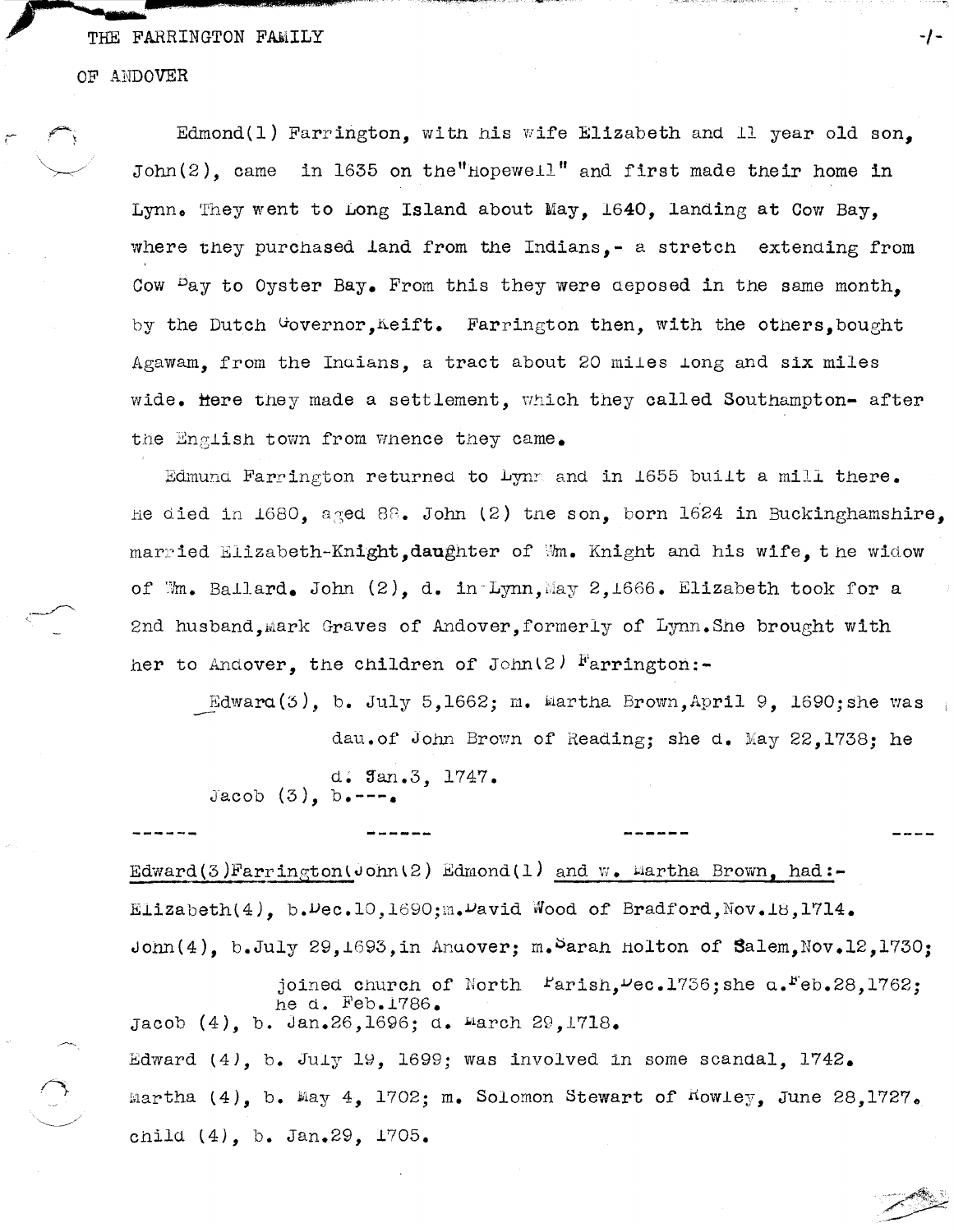# FARRINGTON FAMILY

 $, \times$ 

 $\blacksquare$ 

Children of Edward (3) Farrington and Martha Brown(cont.) Stephen  $(4)$ , b. - ; m. Sarah--; lived in Concord, 1734. Hannah  $(4)$ , b. Aug. 26,1711; m. Jacob  $\overline{B}$ avor, 1732. Mary (4), b. 1713 ; m. John Grow. Daniel (4) b. 1706 stephen (4) --- ; d. Feb. 13, 1764; published to Elizabeth Putnam of Salem, 1731; had 1 son(5)b.1731 Daniel (4) Farrington(Ed.(3) John (2) Edmond(1) and Eliz.Putnam, had:son (5), b. 1731 Daniel (5), bapt. in North Chubch, No. Andover, June 4,1732; m. Hannah  $Nov. 13/$  $\texttt{Farnum}/\overbrace{1753}_{\texttt{i}:1}$ Lieut.of French War,1759; Capt.;died at Fryeburg,  $Me$ , 1819; she d. -son (5), b. 1733 Jacob (5), bapt. Mar. 16,1735; pyt. in Roger Rangers; Lieut.; hero of Indian Wars and Canada fighting. son (5), Nov.8,1736-- may be Thomas. Lieut. 1759; of Groton later; pro-<br>moted to officer during French War; with Capt. Jas. Frye,1755. Phineas  $(5)$ , b. Mar.17,1738; m. Anne Johnson,  $1760$ ; of Wilton, N.H. lat - 0r Elizabeth (5), b. May  $4,1739$ ; m. James Dascomb of Lunenburg, Mar.  $25$ . 1758; lived in Wilton, N.H. Anne (5), b. 1741 Ruth (5), b. May 10, 1744 son (5), b. Oct.4,1746 Putnam (5), b-<br>; d. 1754 Philip (5) b. April 9,1748; of ANDOVER; d. 1829; m. Sarah Frye ( who is buried in old North Cemetery; and m. 2nd. Judith Ingalls who 1s buried with Philip in cemetery near Unitarian Ch.  $(i$ ived on Edward  $i'$ rothingham estate  $(i000)$ Mary (5), b. Sept. 30, 1751 John  $(5)$ , b. April 11, 1754; m. Phebe Poor in 1777.; taxed in W. Parish 1779; to Wilton,N.H.1785;d. 1802 Philip (5) was a veteran of Bunker Hill. (He had no children.) Baniel  $(5)$ , Jacob  $(5)$ , Phineas  $(5)$  Putnam  $(5)$  and John  $(5)$  were all prominent in the Revolution. They moved to New Hampshire and Maine.

-2-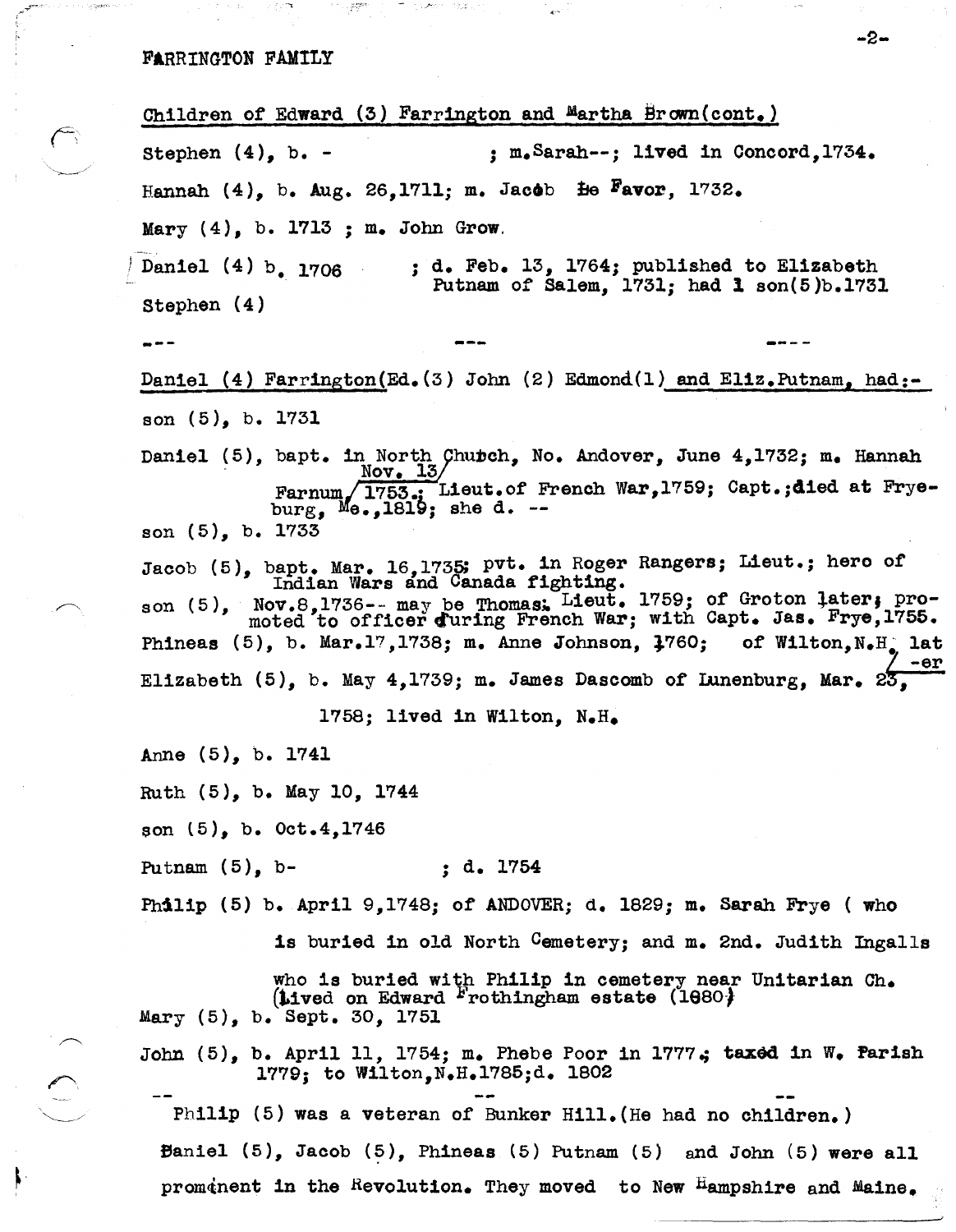FARRINGTON FAMILY

l5) Elizabeth Farrington and James  $\nu$ ascomb, had:-George (6), b. 1764; m.-

Jacob (6), Calvin (6) Philip Farrington (7) Dascomb, b. 1809, ; Deacon; lived in ANDOVER , : had eight sons:- $---$ the 1st was- Philip Farrington ( $\nu$ ) Dascomb, b. 1821

 $---$ the 8th was-John Farrington  $(7)$  Dascomb, b. 1845

Baniel (4) Farrington ,-son of Edward (3) (John  $(2)$  Edmond $(1)$ who married Elizabeth Putnam of Salem, 1731, died Feb. 12, 1764. His stone is in the burial lot on the Berry Farm, on Berry  $St_{\bullet}$ , just off the Salem turnpike. It is listed in the volume in the reference  $\operatorname{room}_{\mathfrak{s}}$ :- $\operatorname{Farm}$  and  $\sim$ Neighborhoon  $^{\text{G}}$ emeteries,-compiled by Leonora White McQuesten of No. Andover. His stone reads:-

> Mr. Daniel Farrington<br>died b'eb. 2, 1764 in his 58th year At fifty-eight my trancient<br>breath resigned My soul took wings among ye etherial kind!<br>And left her mortal partner here to lay,<br>Until the Glorious Resurrestion Dayl"

 $\nu$ aniel was a soldier in the French and Indian Wars.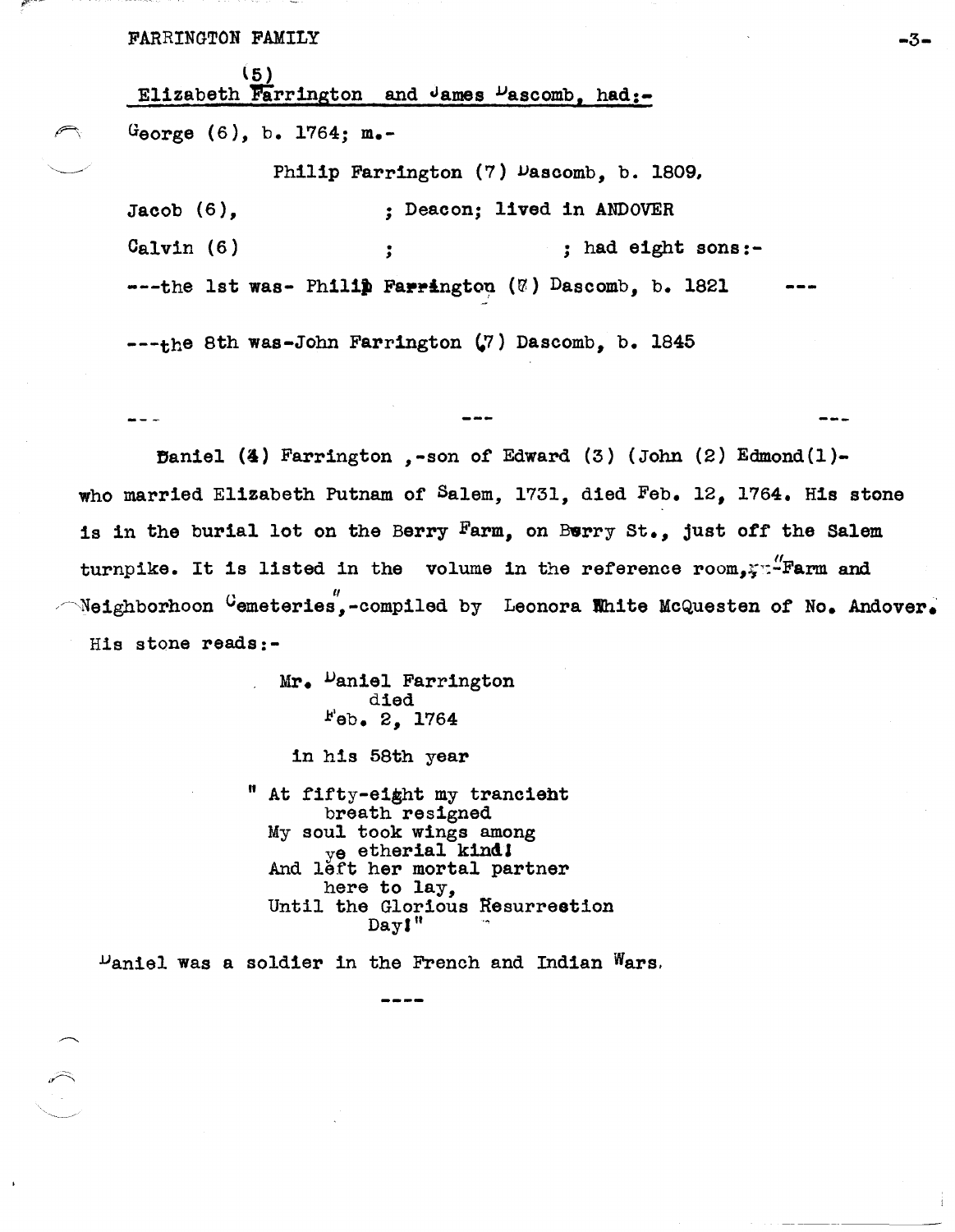### The FARRINGTON FAMILY

John (4) Farrington (Ed. (3) John (2) Edmond (1) and Sarah Holton, had: son (5) b. Nov. 4, 1731; probably John , Jr., mentioned in Will, 1777 as

> " absent these many years"; was in French War and according to family, disappeared.

daughter (5)- Sarah, b. July 8, 1733; d. May 27, 1738.

Lydia (5), b. Oct. 24, 1735; m. Ebenezer Abbott, Jan. 4,1752; he d. Dec. 19, 1771; b. Feb. 30, 1731; she m. 2nd., Abraham Sheldon of Reading,  $\beta$ ec.22, 1774 and d. before 1777; a fine weaver.

Ben (5), b. Sept. 20, 1737; m. Sarah Bachelder, Dec. 13, 1770; d. march 24, 1776; she m. Gilbert Tapley of Danvers, June 6,1799; Ben was in the Revolutioni see Rolls) 1775; at Fort Edward,1756; ( see letter); Sarah Tapley d. Jan. 19.1832 at  $77$ ; Ben may have

died in camp during War but they fetched him home for burial. Sarah  $(5)$ ,  $2nd$ ,  $b$ . Feb. 2, 1740; d.  $Dec. 4$ , 1740

Martha  $(5)$ , b. Oct. 5, 1741; pub. to Ephraim Swan, Jr., 1769; she m. 2nd in ANDOVER, TAomas Clark, som of Timothy Clark and El1z. Abbott.

Sarah  $(5)$ , 3rd., b. Dec. 30, 1743; m. Hoseph Pettangill, Mch.22,1764; ( not mentioned in will; died without issue)

Edward (5), b. 1745; d. July 26, 1751.

Phebe (5), b. Feb. 20, 1748; m. Richard Parker, Oct. 11, 1770-

Hannah  $(5)$ , b. a twin  $"$ ; m. John Kimball, Mch. 7, 1771.

Stephen (5), b. Apr. 24, 1750; in Revolution, J775 and at Bunker Hill;

not mentioned in Will 1777; one of the foot company under Tom Poor; owned estate here but apparently lived elsewhere. Apphia (5), b. Mch. 8, 1756; m. Robert Swan, Apr.29,l773. ( A Stephen  $(4)$  could be the father of Stephen  $(5)$  of Concord,  $N_eH_e$ , who could serve at Bunker Hill and be hre in Andover, temporarily. No clue yet as to which one it was).

-4-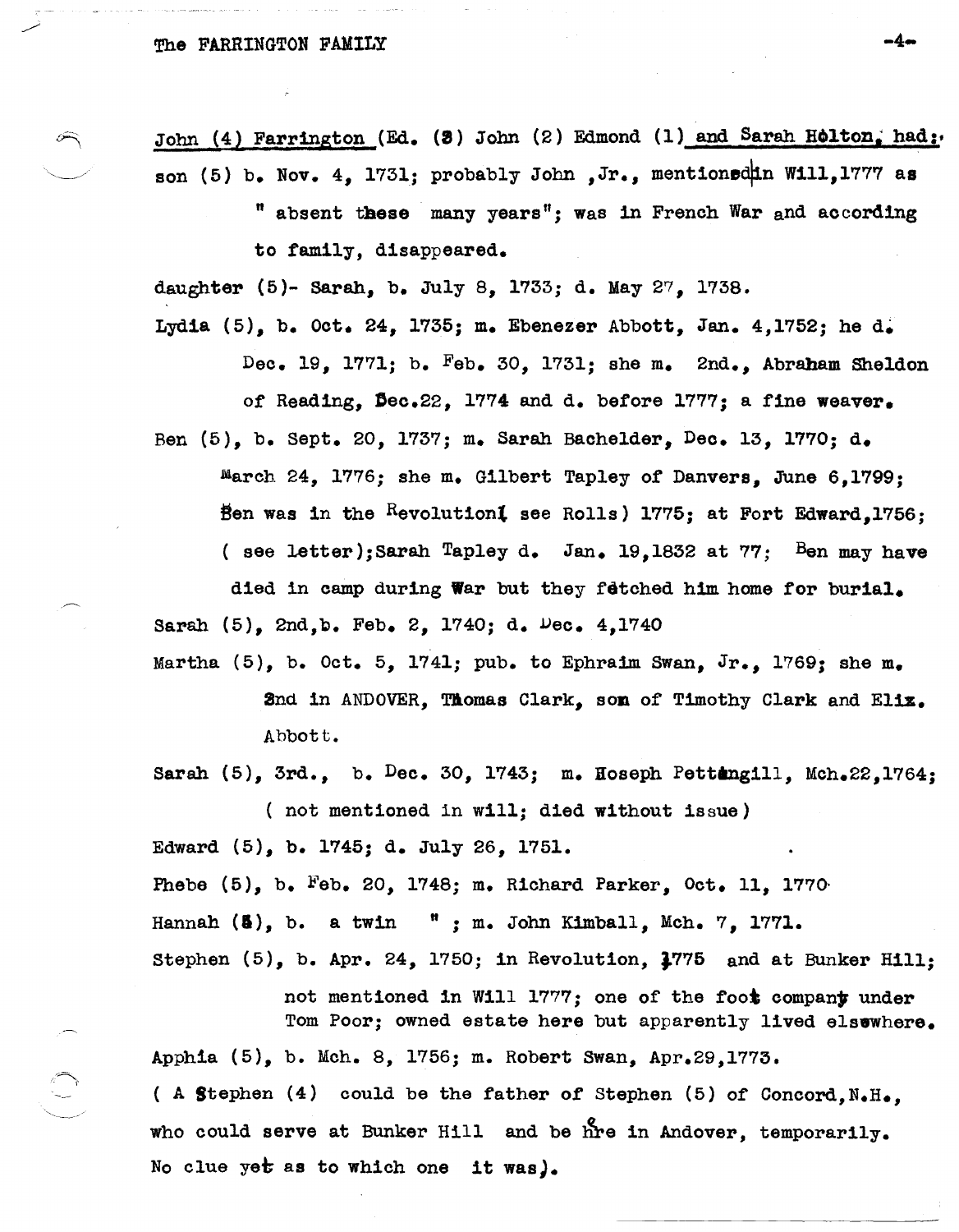*,r--.--* .. - - --., .'\_' ,\_, \_-.~~,<=r~\_'~ \_.\_

~

 $\bigcap$ 

Ben (5) Farrington (Jn.(4) Edw.(3) Jn.(2) Ed.(1) and Barah Bachelder,had:-

Ben (6), b. Oct. 8, 1771; m. Sally Wardwell, Apr. 23,1795; d. Aug. 1844; moved up North,-by tradition- to termont, atter scandal came out; lett his brother-in-law, in Will, 1844, to Zebadia Abbott,  $\overline{a}$  very beautiful and valuable old

clock.( The clock, of English make, with fine carved front, tor which Zebadiah was once offered  $$160.00$ , he left in turn to his son, Zebadiah Abbobt, Jr. The adopted children of the latter, who live in Winchester, still have it.) Ben bought in 1776, 8 acres of Wood and 1/4 of Nichols' sawmill.

Sarah  $(6)$ , b. Apr. 6, 1773; m. Zebadia Abbott, Oct. 18, 1796; he was b. June 6, 1769; d. May 31, 1836; she d. March 4, 1847; was a champion weaver.

John (6), b. Dec. 20, 1775- according to Family Bible, Dec. 20, 1774. Lydia (6), b. Sept. 26, 1776; d. April 27, 1838; a famous spinner; m. Herman Abbott, Oct. 3, 1799<br>father-in-law/

sally had the care of old/John, until he died. Ben died in the Army , and I think she had a hard time during the War. She cut her toot once trying to chop wood. She was taxed on the estate 1n 1781.

**---** , Daniel (5) Farrington ( Dan.(4) Ed.(3) John (2) Ed.(1) and Hannah Farnum,:. Ebenezer (6), b. June 27,1754; d. Sept. 20,1757 Putnam,  $(6)$ , b.  $\theta$ an. 17, 1756 Ebenezer (6), 2nd., b. Oct.IO,1757 Elizabeth  $(6)$ , b.  $Feb. 3,1759$ Hannah L.  $(6)$ , b. July 9,1765; m. 1785 Joseph Chandler of Fryeburg.Me.

John (5) Farrington, who married Phebe Poor, lived awhile in Wilton,  $N_{\bullet}H_{\bullet}$ said to have had 13 children in all. 5 were recorded in Wilton; 2 in ANDOVER-- where were the other six born, I wonder.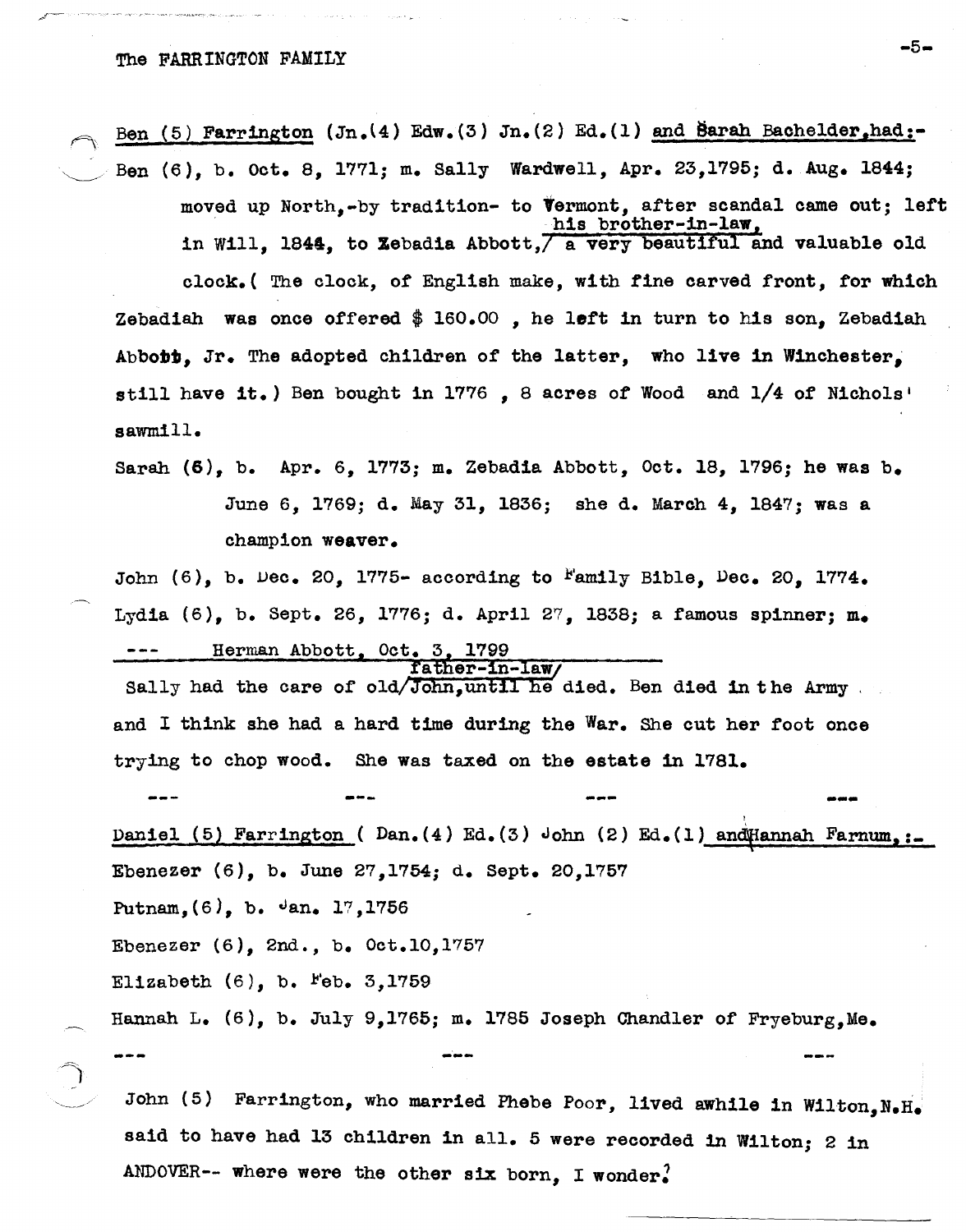John (5) Farrington( $\nu$ an(4)Ed(3)Jn.(2) Ed(1) and Phebe Poor, had:-Polly  $(6)$ , b. Dec. 19, 1777 (Recorded in ANDOVER) John (6), b. Oct. 12, 1779; d. March 4,1840; did he live in Andover, Me., and m. Dolly Adams. dau. of Enoch Adams and Parah Bragg; and did Dolly d. March 24, 18421

Sen (6) Farrington (Ben(5)John(4)Edw.(3)Jn.(1) Ed.(1) and Sally Wardwell:-Sally (7), b. March 13,1796

 $r_{\text{euben}}$  (7), b. May 7,1798

Ben (7) was probably burn out of Andover somewehere, although he is taxed here 1828 so born before 1807. He had a wife, Har riet. He seems to be the last of the line to use the name here - if he was of the Vermont family above , and his return omly temporary.

Harriet (8), b. vec. 31, 1828

 $P_{en}$  S. (8), b. Dec. 18, 1830; d. at 3- Jan. 20, 1834.

 $S$ arah Matilda  $(8)$ , b. March 8, 1833-

all he had in Andover.

An Illegitimate child, Mary P. Farrington, was born to Elizabeth Richardsand Mary. P. Farrington is pub. to Bradstreet Chadwick of Bradford. May 31, 1832.

Some of the War FARRINGTONs were negro servants. March or Mack Farringto was surely. He was a veteran at West Point in Capt. Jn. Abbott's Co.

Probate- Edward  $(3)$  Farrington's line:-

Lydia Abbott-nee Farrington,-always worked hard. Something, wither consumption or inebriety was the matter with Len. Her brother, Dan Farrington, a blacksmith, had no children; He died quite well to do, and part of the estate was held by him. That property of old Ephraim (3) Abbot near Asa Abbot's was bought by Asa, who married Dan's sister, Elizabeth. van made Asa sole executor and Lydia was to have home- now Shattuck place-<br>for life. Home was near Jim Smart's house and timbers are in Allen Hinton! for life. Home was near Jim Smart's house and timbers are in Allen Hinton!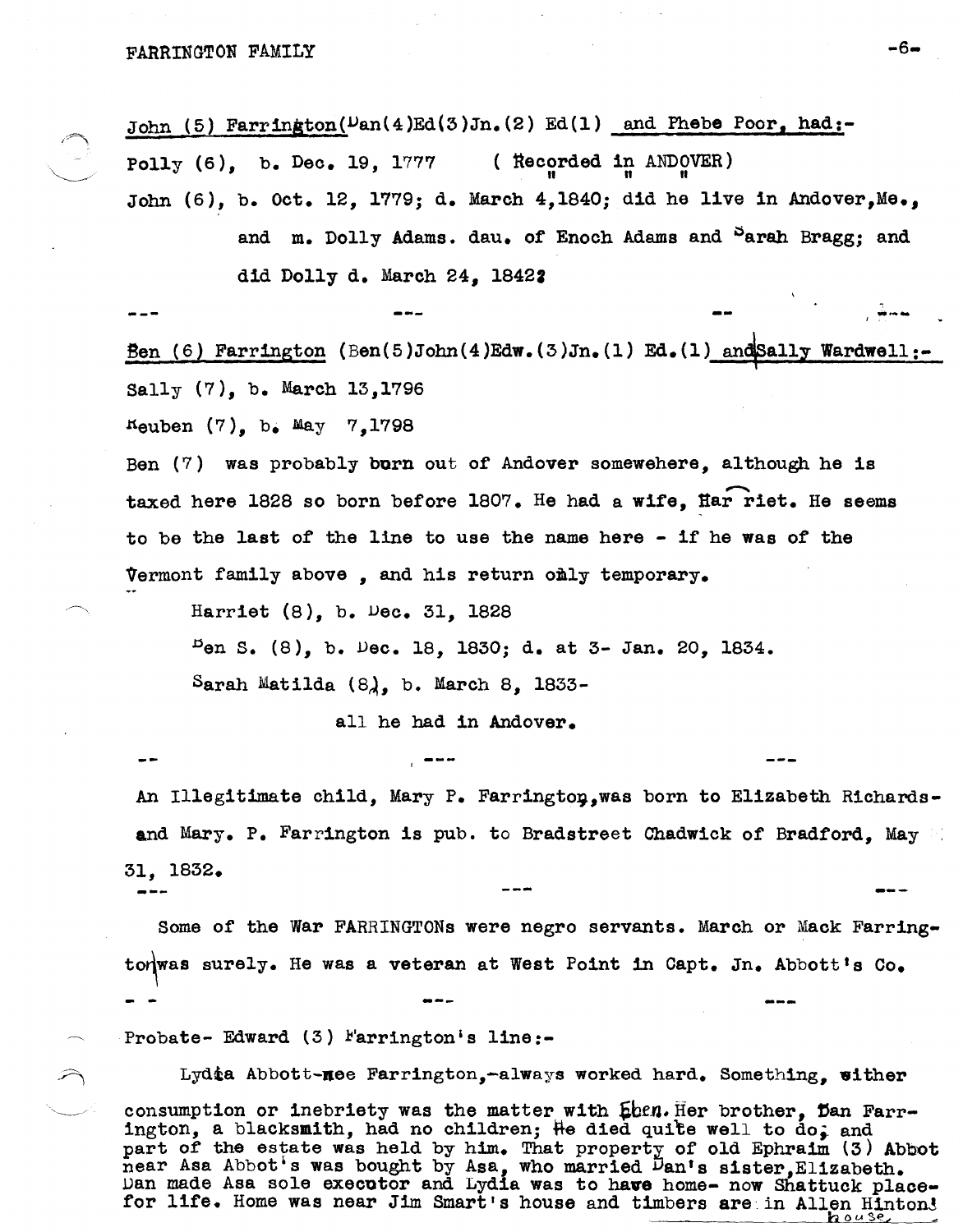# FARRINGTON FAMILY

Probate-(cont.)

Dan gave to his beloved brother, Ebenezer, 13 Lbs.6 s.8 d., and to  $f$  eter  $(4)$ , another poverty-stricken brother, the same. Ebenezer had a share of the clothes also.

Lydia was a fine weaver of fancy quilts and many of her weaving are preserved.

9282-Salem: John(4)  $^{\text{F}}$ arrington's WiLL:-

g-children, children of my daughter Lydia, who is deceased: Ebenezer, Ephraim, Hannah and Sarah Abbott, with what their mother has received, in full portion; to Martha, wife of Ephraim Swan, 1 Lb., 10 sh. added to dowry paid;  $\Delta$  Phebe, wife of Richard Parker, 10 sh., added; Hannah, wife of John Kimball, 10 sh. old added; grandson Ben  $(6)$  Farrington, had the famous/ $\overline{c1oc}$ k. To the four other children of Ben  $(5)$ , the whoke estate, land and buildings, stock, etc.,  $3/4$  are entailed to the heirs of the grandsons Ben and John (6);  $\overline{\mathfrak{c}_6}$ )  $1/4$  to Sarah (6) and Lydia/Farrington and heirs of each. Sarah, the widow of Ben (5) , executor. 352 Lbs.,real estate- 290 Lbs- at any ratestock 37 Lbs.; farm tools, 10 Lbs. ; Furniture, 11 Lbs. He d. Feb. 1786.

Widow Sarah got the " habors to sign" a petition, Sept. 1786, that she be allowed more for taking care of him several years when he was deprived of reason and extremely troublesome. They ask for 30 Lbs. more. In acct. of Administrators, Jan.5,1796, Ephraim (5) Abbott, Ebenezer(5) A bbott and Sarah Stevens, get 5 sh., or about 83 $\ell$  apiece. Martha Clark got 1 Lb. 10 sh. or  $$5.$ ; she had m. a 2nd husband, a Clark; (1st a Swan); Sarah , who m. a Pettengill I do not find at all.

Zabadia Abbott, father of Zebadia who m. Sarah  $(6)$  Farrington,-lived in West Parish near the church. He was a deacon and trader and helped draft the Mass. Constitution.

-7-

To son John, long absent many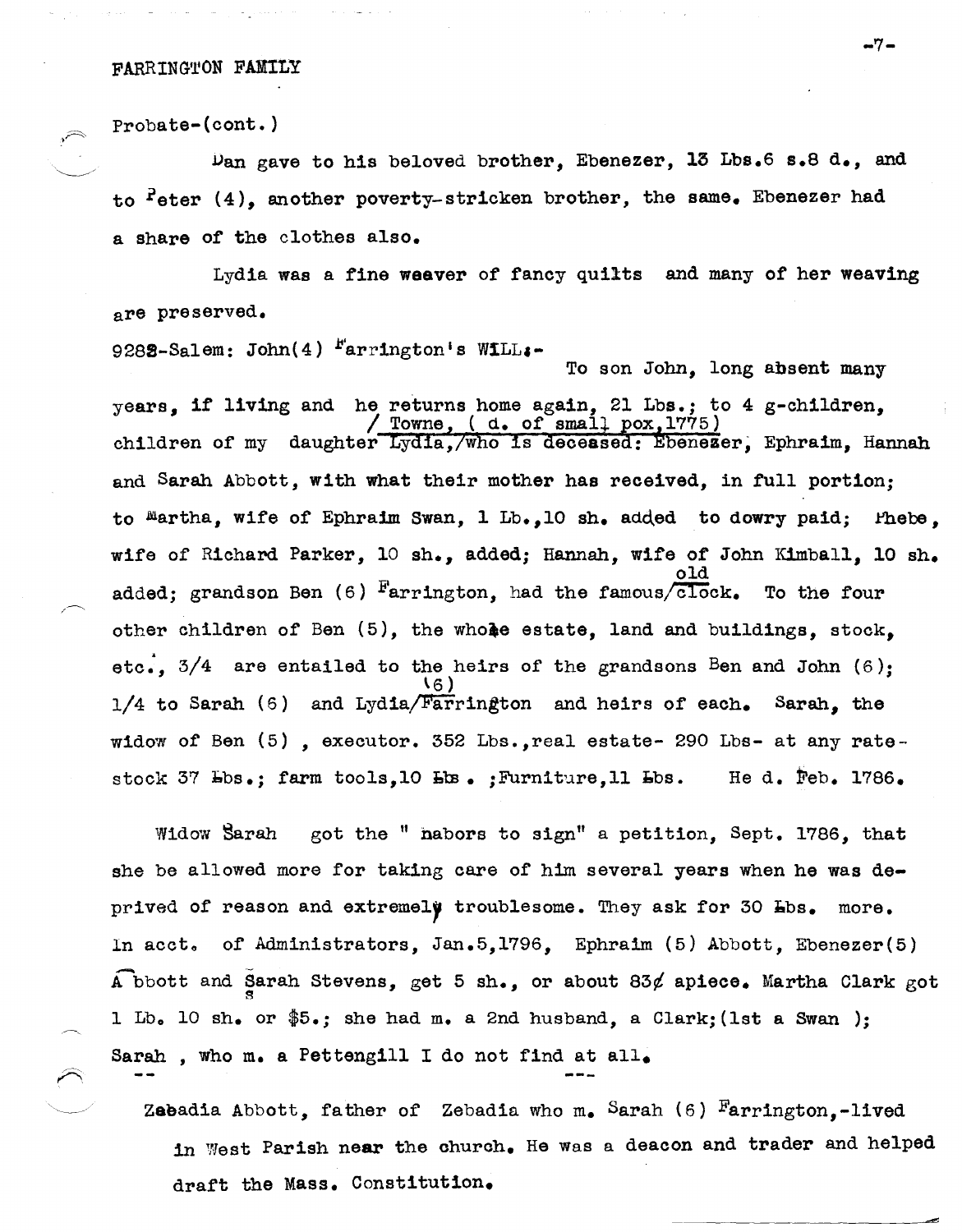# FARRINGTON FAMILY -8-

| Ben (5) Farrington (John(4)Ed.(3) John(2) Ed.(1) and Sally Bachelder:-                                                                                                                                                           |
|----------------------------------------------------------------------------------------------------------------------------------------------------------------------------------------------------------------------------------|
| Zebadia (6), b. June 6, 1769; d. March 31, 1836; m. Sarah                                                                                                                                                                        |
| joined So. Ch. 1793; W. Ch. 1836; Annual Alexandrich Prince of                                                                                                                                                                   |
| $\ldots$ $\ldots$ $\ldots$ $\ldots$                                                                                                                                                                                              |
| Sarah Farrington, b. 1798; d. in Milford, N.H., 1858; single.<br>Rebecca (7), b. 1799; $\text{cm}_{\bullet}/\text{m}$ Milford, N.H. Robert Knight; came                                                                          |
|                                                                                                                                                                                                                                  |
| to Andover; d. 1883, in Milford.<br>Anna $(7)$ , b. 1801; m./ John Stan- of Milford, N.H.; d. 1880                                                                                                                               |
| he was of Andover awhile.                                                                                                                                                                                                        |
| Zebadia (7), b. 1805; d. 1808.                                                                                                                                                                                                   |
| Jeremiah (7) b. and d. 1807                                                                                                                                                                                                      |
| "eremiah $(7)$ 2nd., b. 1808; used to come to Herman Abbot's on                                                                                                                                                                  |
| High Street; owned the old clock at one time;                                                                                                                                                                                    |
| d. 1876; single.                                                                                                                                                                                                                 |
| Zebadia (7) 2nd., b. 1810; m. Caroline W. French; moved to                                                                                                                                                                       |
| Winchester; old clock held there by adopted ch.                                                                                                                                                                                  |
| Edward (7), b. 1816; preacher; wife and dau. Claribel lived                                                                                                                                                                      |
| at Fowler's solong.                                                                                                                                                                                                              |
| Harward(6), b. May 5, 1771; d. 1853; jo. So. Ch. 1799; m. 1799 Lydia                                                                                                                                                             |
| Farrington; she d. 1838.                                                                                                                                                                                                         |
| Lydia $(7)$ , b. Oct. 5, 1800; lived on High Street for<br>1882./                                                                                                                                                                |
| years; sister of the undertaker; d. unm.                                                                                                                                                                                         |
| Herman (7), b. 1803; d. 1805                                                                                                                                                                                                     |
| Joshua (7), b.Dec.1804; d. 1868; m. Judith Wentworth,                                                                                                                                                                            |
| 1843; m. 2nd., Miriam Clough, who.d.1858; no<br>Herman (7), 2nd., b. Dec.28, 1808; d.unm. 1871.<br>$\angle$ ch.                                                                                                                  |
| Joseph (7), b. Sept.6,1811;m. Abigail Foster; had<br>Albert(8); Caroline(8); (8)Geo. Smith $ig$ )<br>Ben Farrington (7), b. Nov. 1, 1815; m. Anne B.<br>Wiggin, 1842; she d. in Boston, 1897, at 81;<br>he d. in Melrose; no ch. |

---

المعرف والمعارض

 $\bar{z}$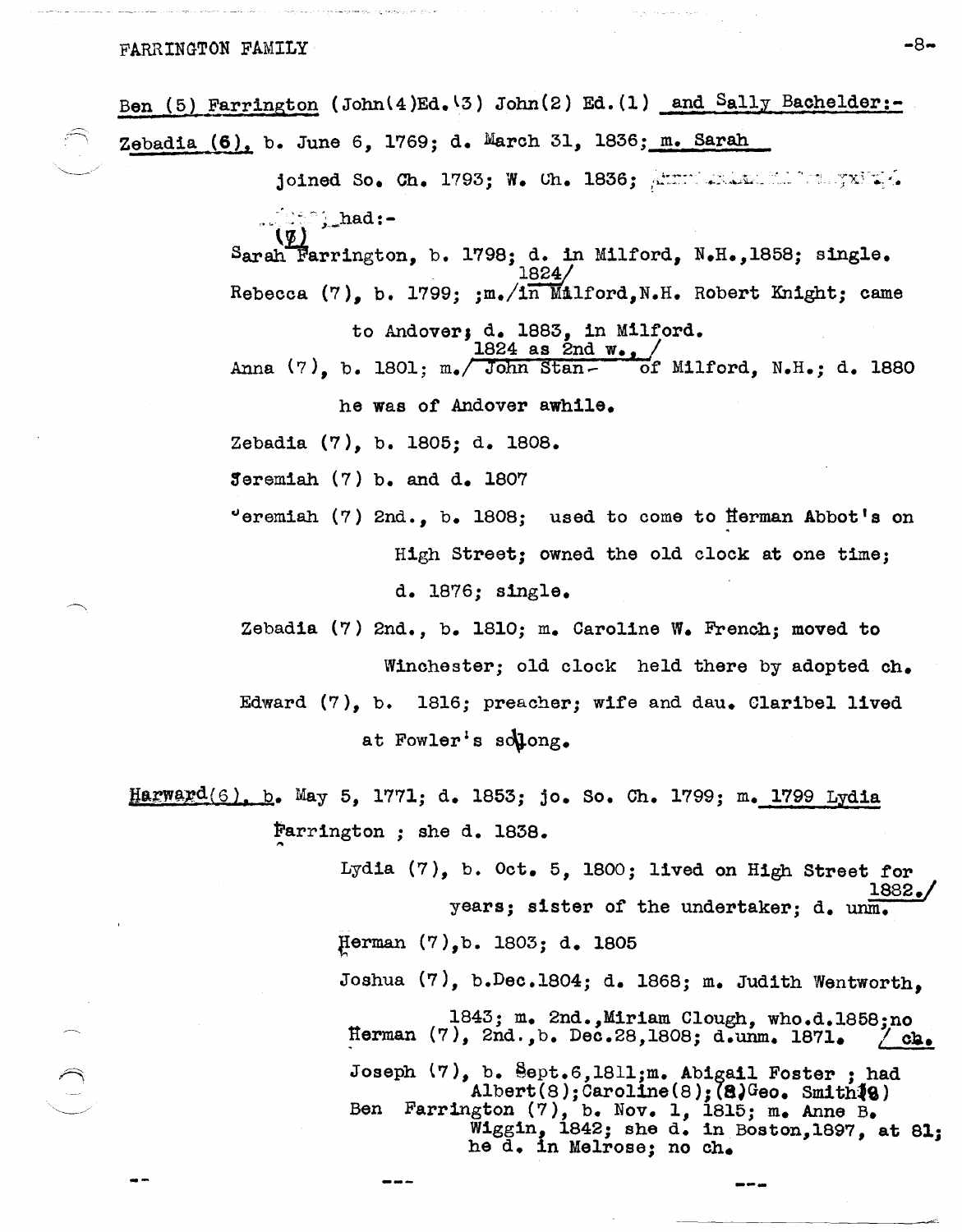s Tradition7in line of Edward (3) of Andover.-

Joseph Abbott had a letter written by grand-father Ben (5) Farrington when at Fort Idward, 1756 , to his parents. He died in the war of the Hevolution. Lydia Abbott, his oousin died of small-pox and Ben (5) also d1ed of the same disease, in Andover. John (5) never oame baok, and the loss of both sons upset old John (4).

Edward  $(3)$  Farrington drew the rights of old Mark Graves. ( Proprietors' Book, vol.1,p.29.) I had it, the Mark Graves' estate in North Andover, beside the land he owned here at the Centre, was deeded to Edw. Farrington after the Graves went baok to Lynn. One of the meadows was oalled-Millers meadow claypit, but Edw. Farrington's land was on bounds. The claypit land was divided between Swan and Farrington, 1722. He is recorded as paying his minister's rate in 1692, and is also among those accused of WITCHCRAFT.

There was no South Parish land noted in the estate of old John. I think one of the Farringtons took mortgage of the Ebenezer Abbott place on the Hill.

Edward (3) drew in 1715, 5 acres of Rattlesnake Hill, at the south end; East side Boston Meadow and Dam Meadow, and a wood lot.

###